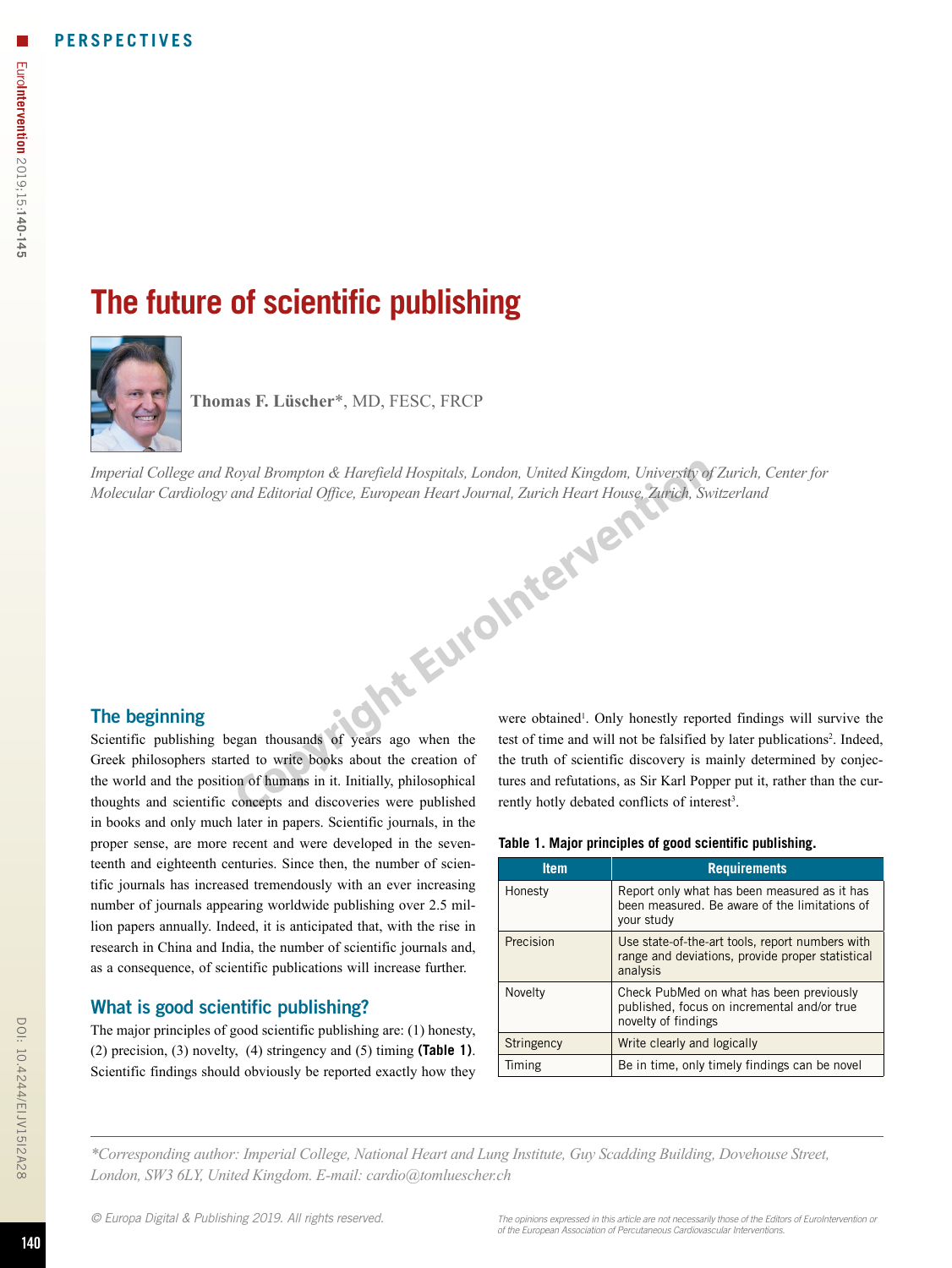Precision is another principle of science, as it is – contrary to theology and philosophy – quantitative in nature. Scientific papers primarily report measured parameters, their mean values and standard deviations and a statistical analysis of the obtained numbers that support or disprove a preconceived hypothesis. Today, not a single paper will be published in respected journals without a proper statistical review.

Then, novelty is a crucial element, as only novel findings deserve to be published; science stands for progress and progress requires novelty. Certainly, confirmation (or rather lack of falsification, if we follow Sir Karl Popper) is equally important, but this should be done with novel insights and/or larger numbers, respectively. Nevertheless, the third and fourth confirmation will not make it into a prime journal and the rest should not even be published at all.

Furthermore, scientific papers must be convincing. Only stringent arguments in the discussion section will convince reviewers and editors that the findings deserve publication. As Ludwig Wittgenstein put it, "What can be said at all, can be said clearly"4 . The discussion of a paper should provide a logical flow of arguments and focus on the results of the study and not on speculation.

Finally, timing is crucial, as competition has never been as fierce as it is now. Of note, most scientists who ever worked in history work today. Thus, with declining acceptance rates in most first-line journals, the life of most scientists becomes increasingly stressful.

#### The peer review system

While ancient writers published their work as it was written in the first place, in the Middle Ages the Catholic Church censored any publication or authors self-censored their thoughts and writings to avoid any deviation from canonical teaching. The aims of peer review, however, are completely different and historically much more recent. Peer review was introduced to help readers to obtain the best information according to the aforementioned criteria. Henry Oldenburg (1618-1677) is considered the inventor of peer review during his time as secretary of the Royal Society<sup>5</sup>. When he was an editor of the Philosophical Transactions he felt uncomfortable as a theologist to assess the quality of submitted papers from different areas of science and medicine. He therefore relied on the judgement of colleagues of standing in fields other than his own. As such, he invented the peer. A peer is an individual, if we follow the definition of the American College Dictionary, of the same civil rank or scientific standing as the author of the submitted work, an equal before the law. This has remained as such ever since, and even today we select peers with a particular reputation, experience and standing in a given field to assess submitted papers. However, in contrast to the medieval censorship, the peer review system does not intend to suppress thoughts or findings, but rather to improve the quality of submitted work thanks to suggestions of expert peers and more recently statistical reviewers.

The question is: how perfect is peer review? Many disappointed authors whose work has been rejected are critical of peer

review. However, although peer review might not be perfect, it certainly improves the quality of submitted papers that make the bar of a particular journal. Indeed, reviewers are asked to assess methods, the statistics and data and whether the conclusions are supported by the results. Papers of interest that are revised after constructive review are certainly better than the original version. Thus, although peer review may have overlooked some unusual or even innovative findings, overall it does provide a service to authors and to science at large – nothing is perfect, nor is peer review, but it certainly fosters reliable scientific reporting.

Will this system survive in the future? Most scientists would agree that peer review is here to stay and distinguishes high-quality journals from the rest of the crowd. Indeed, a lot of low-quality and in particular open access journals do not provide proper peer review and many cannot even afford state-of-the-art statistical reviewing with their business model. Nevertheless, as Churchill stated for democracy (in his speech to the House of Commons on November 11, 1947), peer review may be imperfect, but we do not yet know of any better system. And indeed it is necessary: who could read the thousands of papers published today? What is more, it is a service to readers in order to provide publications of certified high quality.

#### Journal rating

Humans love to compete: this starts in school and is the main attractiveness of competitive sports – we want to know who the winner is. Scientists are no different: we have citation indices, the h-index for researchers and various impact factors for journals. In particular, the altmetric score introduced a completely new aspect, i.e., the impact a paper has in social media, newspapers and blogs. Hence, for some papers the altmetric score may be huge, but citations in the scientific literature low or vice versa. Indeed, altmetric scores are particularly high for findings on emotional topics, diet and nutrition, environment among others. Thus, they all measure a different aspect of science – in short, they measure the unmeasurable<sup>6</sup>. Whatever these ratings measure, they are highly influential: they determine the visibility and reputation of scientists and journals, and they are important in academic promotion and not least for the self-esteem of editors and authors. There is no question about it – they are here to stay. We may argue which of the factors is most important, but in the end we all want them and will also want to use them in the future.

#### Changing environment

Over the last few decades scientific publishing has changed considerably due to cultural, logistic, technical and political factors:

(1) **The internet has changed our life**. Thirty years ago this year, Sir Tim Berners-Lee came up with the idea of joining up hypertext with the early Internet of the time, creating a system for sharing and distributing information not just within a company, but globally. He named it the World Wide Web. Since then, the world wide web has had an unforeseen influence on our culture, on business and technology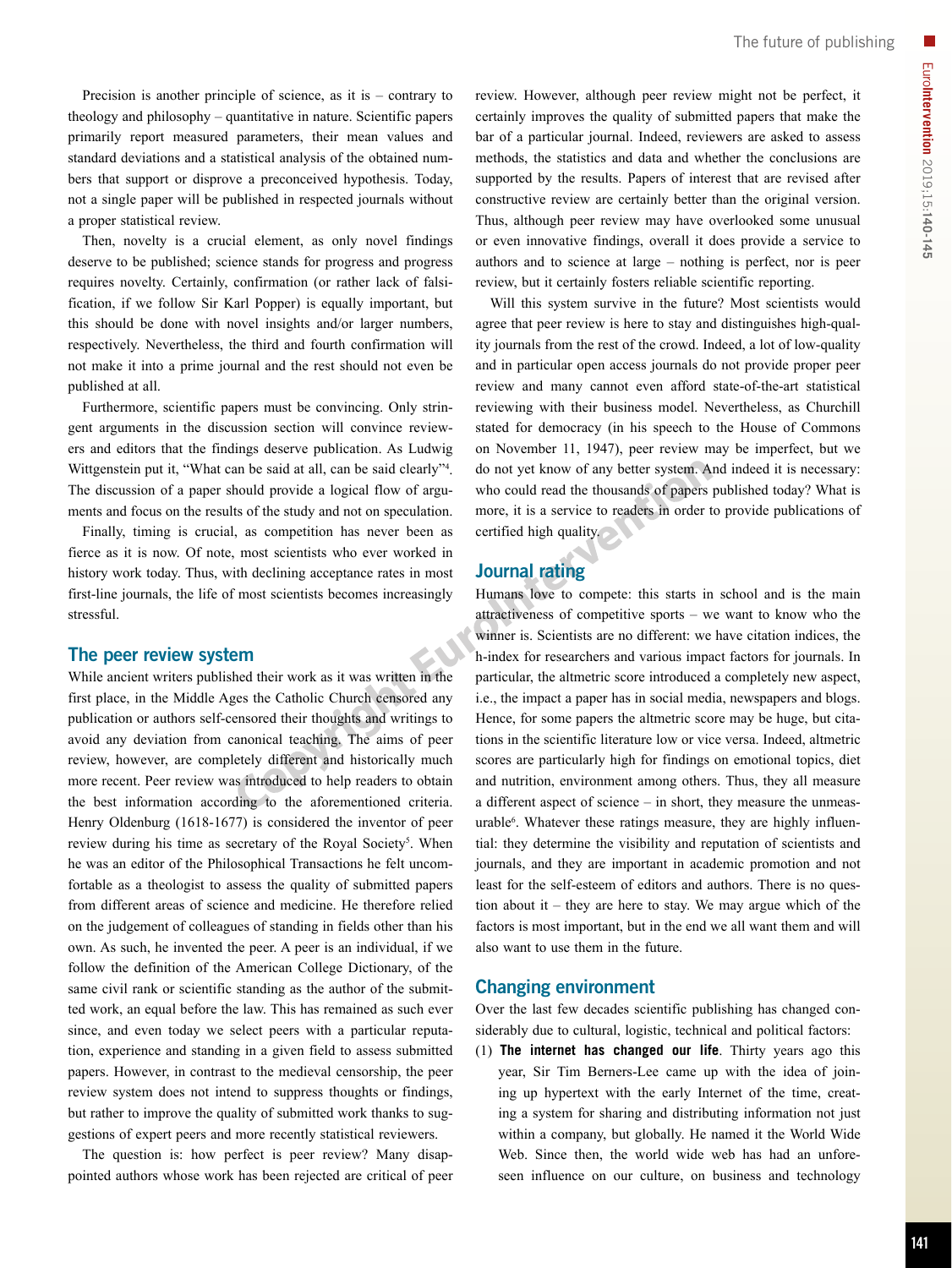by providing near-instant communication by electronic mail, voice transmissions, video conferencing and online shopping. As a consequence, the flow of information has been dramatically accelerated and expanded with discussion fora, blogs and numerous social media products. In science and beyond, growing amounts of data are transmitted at higher and higher speed. The electronic platform of journals has become more important than the printed version. Indeed, the European Heart Journal alone enjoys around 10 million downloads per year from its platform.

- (2) **The speed of discovery** is continously accelerating. As an example, the discovery of gain-of-function and loss-of-function mutations of the PCSK9 gene in 20037 led in less than a decade to novel drugs, the PCSK9 inhibitors<sup>8</sup> and 14 years later to proof of their efficacy on clinical outcomes $9 - a$  true record in research and development. In contrast, it took decades from the discovery of Mycobacterium tuberculosis by Robert Koch in 1882<sup>10</sup> to the proof of an effective treatment in the seminal streptomycin trial by Austin Bradford Hill in 194811. With the ever increasing number of scientists working worldwide, due largely to China and India, speed – and in turn competition – will increase further.
- (3) **The expectations of readers, reviewers and editors** fly higher and higher. Indeed, while years ago it was sufficient to report an interesting finding, today reviewers and editors expect indepth characterisation of molecular pathways. Randomised studies carry more weight than registries and larger and larger patient populations are expected in order to support the claims of a paper. Big data, machine learning12-14 and artificial intelligence<sup>15</sup> will change science and medicine further.
- (4) **The reading behaviour** of the new generation has changed as well. Today's young readers are less prepared to read long texts and expect more visual content. Indeed, not only have papers become shorter over the last few decades, but they are also more extensively illustrated with tables and figures as well as supplemental files. Some journals now also provide videos or even online lectures of their papers and interviews with prominent scientists.
- (5) **The conflict of interest policy** has also affected publishing. Although pharmaceutical and device industries have made important contributions to the progress of medicine at large and cardiology in particular, their involvement is increasingly seen as a problem affecting unbiased data reporting. Similarly, the trustworthiness of authors working with industry has increasingly been brought into question, mainly by media, but also by the public at large<sup>16</sup>. To address this, many societies have produced standards to handle the issue – with moderate success<sup>17</sup>.
- (6) **The business model** of publishing is also under scrutiny. While most prestigious journals publish using the subscription model where the reader, or his/her institution, pays for access to content, an increasing number of journals use the open access system. Open access is a new business model where the author

pays, while the reader gets free access to published articles. In principle, although this is not the rule, open access allows proper peer review; it is primarily a different business model. In addition, there are hybrid journals such as the European Heart Journal among many others, where selected papers are the "editor's choice", i.e., they are freely accessible, while the rest can only be downloaded by subscribers. However, in most journals, authors who wish to have their article published with open access may pay for that, if they wish to do so.

#### Is speed quality?

In the age of the internet, speed has become a quality factor in its own right. Indeed, some even announced the end of journals as they would be too slow in reporting the progress of science<sup>18</sup>. However, whether new forms of digital publishing would be faster and better than today's peer-reviewed journals remains unproven. To speed up publishing further, prepublication has been proposed<sup>19</sup> or even declared mandatory. Many journals are now accepting work that has been made public on an institutional platform, and some proponents of this strategy have even suggested making every version of the manuscript available. This, however, has several downsides: first, it produces a number of, potentially differing, revised versions of a manuscript with in some cases even differing conclusions. Secondly, this will create confusion and may even damage the credibility of science among the public at large. Third, who will have the time to read up to five versions of a single manuscript at a time when 50 million articles are available since the inception of science? Finally, is speed a quality marker of science or is it rather reproducibility of content? It took William Harvey years to produce De Motu Cordis, but it made history<sup>20</sup>; stem cell research developed exceedingly fast and ended up in a scandal. The lesson is: good scientific publishing requires time and we should allow for that.

Certainly, there is a sweet spot: we should not follow the example of the dark lady of DNA. Indeed, Rosalind Franklin made groundbreaking discoveries on the structure of DNA, but was shy of publishing them21. When a certain James Watson visited her lab and showed extreme interest in her radiographs, she ended up in the footnote of a landmark paper where it reads, "We have also been stimulated by … the unpublished experimental results and ideas of ... Dr. R. E. Franklin"<sup>22</sup>.

#### Plan S

The discussion over whether subscription or open access is the right way to publish has heated up with the presentation of the Plan S in 201823. It all started with the recognition that publishing companies make astonishing profits by publishing findings they do not pay for, but have been supported by charities and foundations, federal institutions and by researchers working for free. For instance, Elsevier, one of the largest publishing companies, apparently makes several hundred millions of dollars profit every year. Understandably, this has led to a lot of criticism by scientists, governmental agencies and the media. As a consequence, an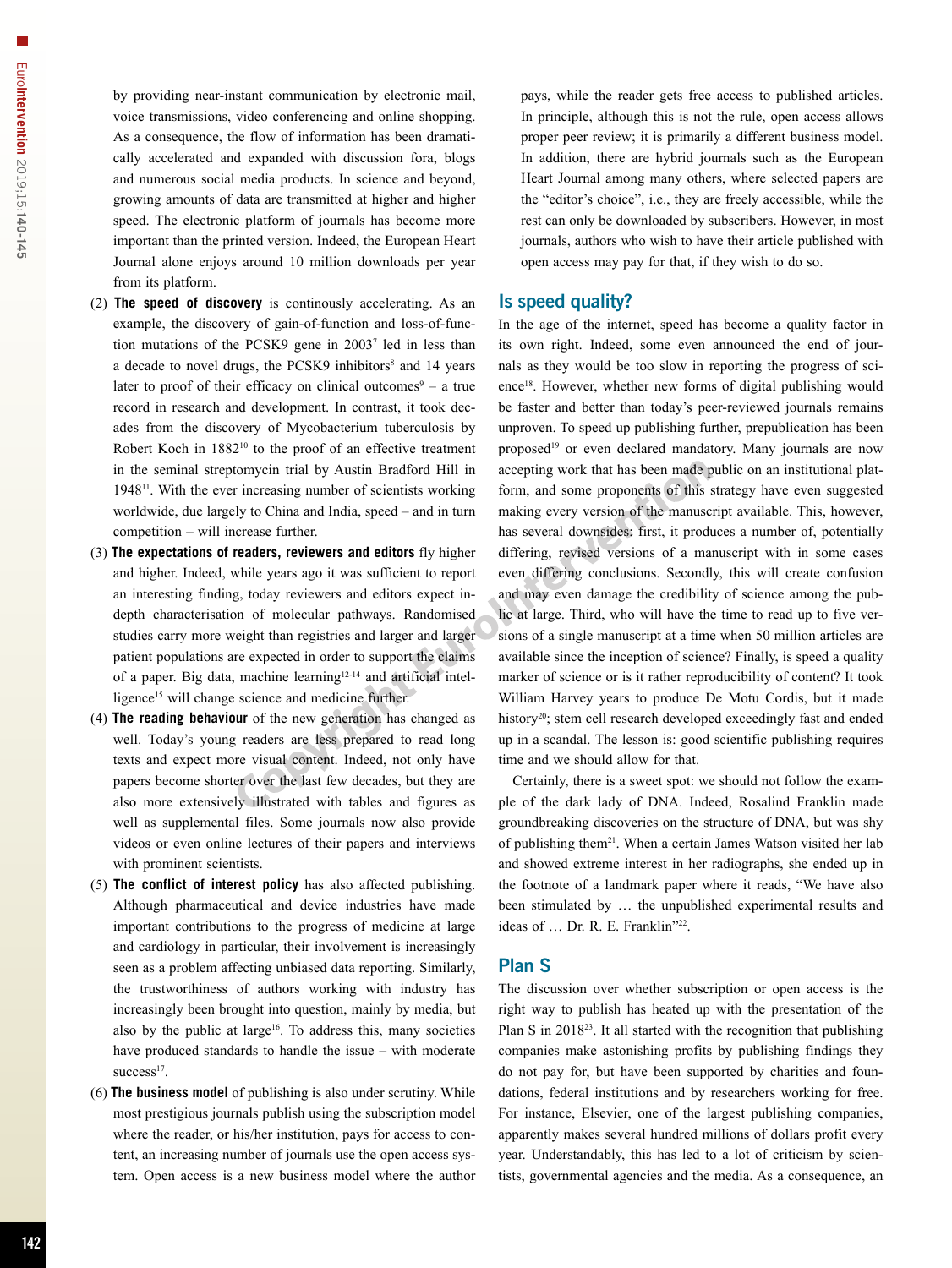Eurolntervention 2019;15:140-145

increasing number of funding bodies are supporting the so-called Plan S which is also supported by the European Commission and the European Research Council (ERC). Plan S aims to change the system of scientific publishing completely to open access (https:// www.coalition-s.org/why-plan-s/). Importantly, Plan S does not allow the hybrid model discussed above, but intends to force scientific journals to publish only open access as of 2020 **(Table 2)**.

What are the advantages and disadvantages of open access publishing? Basically, the two models are different business models: in the subscription model the reader pays, while with open access the author pays **(Table 2)**. But there is more to it: the Budapest Open Access Initiative (BOAI) published in 2002 took the position that all scientists and scholars should publish their research in journals without payment on internet platforms to allow rapid and unrestricted dissemination of their results to the community at large. So, the primary argument for open access is dissemination – certainly something that most would agree with. Secondly, the enormous profits of publishing companies fostered the determination of open access enthusiasts to recommend only this way of publishing and not any other. Indeed, the enormous profits of publishing companies are a foreign body in academic life.

Four major questions remain unanswered that need to be considered. (1) Is open access living up to its promises? (2) Is the quality equal to that of subscription publishing? (3) Is it affordable for scientists from less affluent countries? (4) Could it lead to new conficts of interest for editors and publishers?

#### **Table 2. Modified and shortened summary of the principles of plan S (Source: https://www.coalition-s.org/why-plan-s/).**

- Authors retain copyright of their publication without restrictions
- All publications must be published under an open access
- The funders will establish the criteria and requirements for the services that compliant high-quality Open Access journals must provide
- If high-quality Open Access journals do not yet exist, the funders will, in a coordinated way, provide incentives to establish and support them
- Support will also be provided for Open Access infrastructures where necessary
- Open Access publication fees are covered by the funders or universities, not by individual researchers
- All scientists should be able to publish Open Access even if their institutions have limited means
- When Open Access fees are applied, their funding is standardised and capped across Europe
- The funders will ask universities, research organisations, and libraries to align their policies and strategies, notably to ensure transparency
- The 'hybrid' model of publishing is not compliant with the above principles
- The funders will monitor compliance and sanction non-compliance.

# (1) **Is open access more effective in terms of dissemination?**

Obviously, this is not easy to measure, particularly since firstline subscription and hybrid journals such as the New England Journal of Medicine and the European Heart Journal among others have millions of downloads from their platform every year reflecting massive dissemination. The same applies to citations: by far the best cited journals are those which publish using the subscription or hybrid model and not open access. Although the Budapest Open Access Initiative (BOAI) is  $17$  years old, this has not changed much<sup>24</sup>. Indeed, in medicine and in cardiovascular medicine in particular, none of the open access journals has reached a sizeable impact: the Journal of the American Heart Association (JAHA) has an impact factor score of 5.117, PLOS ONE of 2.766 and ESC Heart Failure is still waiting to receive one – only PLOS Medicine stands out with an impact factor of 11.675.

(2) **Does open access improve the quality of scientific publications?** Proper peer review is a costly process. First, it requires a team of editorial managers handling manuscripts, checking format and overlap with published work and a team of competent statistical reviewers (who, unlike content reviewers, do not work for free). Second, professional publishing requires an attractive platform with changing content, news section, links and movies. Third, a first-line journal needs a press officer, a social media officer and medical writers for the news section. Finally, an ethics committee to handle issues of scientific malpractice should be standard. All of this has to be organised and coordinated by a sizeable editorial team – this requires an appropriate budget.

Can all this be financed within an open access model? Yes, if the publication rate is high enough. High-quality peer review is costly and there is a limit for affordable registration fees that make running an open access journal at the prime journal level challenging.

- (3) **Who pays for open access publishing?** The funding bodies supporting open access have promised to provide resources to pay for publication rates – but how much will this be? Currently, 1,500 to 3,000 euros is the cost of publishing a single paper. What if an unusually productive scientist publishes five papers per year? What if he/she works in a country with a less affluent economy where physicians' salaries are in the range of 3,000 euros or less? What if a paper gets rejected and the authors have to try two or three other journals to get published? Who will cover these costs? Yes, Plan S promises that funders will pay everything – almost a fairy tale **(Table 2)** – but is this credible? What about research paid by universities, by funders not signing up for Plan S? Undoubtably, this will lead to a further discrimination of countries that are desperately trying to develop their academic activities to the level of Western societies.
- (4) **Who loses with open access publishing?** Currently, many journals are official organs of scientific societies such as the European Society of Cardiology, the American College of Cardiology and the American Heart Association. All these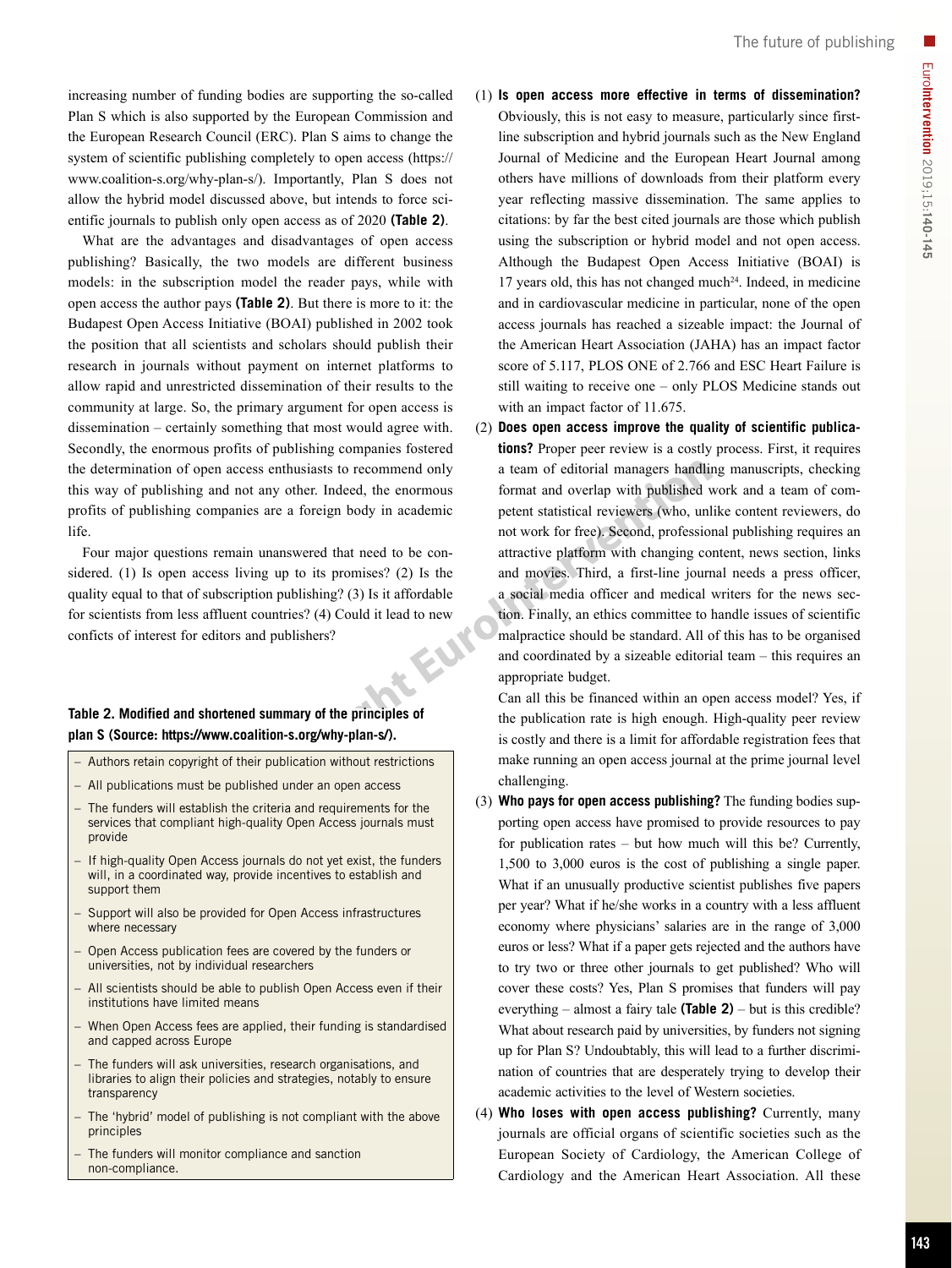societies receive considerable income from their published products that they reinvest in educational activities, grants for young scientists among others. A first estimate of these societies suggests that they will lose considerable income with open access compared to the current subscription model, something which will affect the medical community at large.

- (5) **A new conflict of interest.** Finally, the open access system creates a new conflict of interest for publishers and editors alike as their profit and income will depend on how many papers they accept and how little they spend for a high-quality peer review process to select only high-quality papers. Most firstline journals such as the New England Journal of Medicine, The Lancet or the European Heart Journal publish relatively few, but high-quality papers. They publish a large part of the 1% most cited papers in their field because they rigorously select for quality and novelty and have acceptance rates of only 4 to 8%. Such quality selection is not optimally compatible with an open access business model, but it certainly is a necessity in a world that is flooded with more than 100,000 papers a year.
- (6) **Accessibility and dissemination.** No doubt there are advantages of open access publishing, the most important one being unrestricted accessibility of information for readers around the world. Therefore, newly gained knowledge should spread faster and more effectively compared to subscription journals. However, current data suggest only a small advantage for open access journals compared to subscription publishing<sup>25</sup>. This may be due to the fact that most open access journals lack high impact and reputation. Also, most first-line subscription journals run a hybrid model whereby some articles are open access (e.g., in the European Heart Journal usually two per issue) and open access can be purchased, if desired. Furthermore, all papers are made fully accessible after a period of time (e.g., usually 12 months). Thus, hybrid publishing seems to be the model of choice. Not Plan S but "Plan B" should be the solution **(Table 3)**.

#### **Conclusions**

Scientific publishing is at a turning point where we have to choose between speed and quality and have to take a position for or against Plan S. Quality must remain the gold standard and only proper peer review can ensure that. In the current flood of publications, prime journals provide a service as they select those papers that must be read. The current focus on maximal speed is toxic for science; we have to acknowledge that reproducible scientific discovery requires time. Finally, dissemination of science is indeed important and should be fostered. However, rather than an ideological approach as Plan S proposes, we should support flexible models of publishing as provided by hybrid journals and allow full open access for those who choose that path<sup>26</sup>.

#### Conflict of interest statement

The author is the editor-in-chief of the European Heart Journal, a hybrid journal. He has no conflicts of interest related to this article.

#### References

1. Lüscher TF. Good publishing practice. *Eur Heart J.* 2012; 33:557-61.

2. Popper K. Conjectures and Refutations: The Growth of Scientific Knowledge. 2nd Edition. London and New York: Routledge; 2002.

3. Lüscher TF. Conflicts of interest and the truth of scientific discovery: an editor's perspective. *Eur Heart J.* 2016;37:738-40.

4. Wittgenstein L. Tractatus Logico-Philosophicus. London and New York: Routledge; 2013.

5. Hall AR, Hall MB. The Correspondence of Henry Oldenburg: July 1676-July 1681. Letters 2941-3139. Additions and Corrections to Volumes I-XI. London and Philadelphia: Taylor and Francis; 1986.

6. Lüscher TF. Measuring the unmeasurable: assessing the quality of science and scientists. *Eur Heart J.* 2018;39:1765-9.

7. Abifadel M, Varret M, Rabès JP, Allard D, Ouguerram K, Devillers M, Cruaud C, Benjannet S, Wickham L, Erlich D, Derré A, Villéger L, Farnier M, Beucler I, Bruckert E, Chambaz J, Chanu B, Lecerf JM, Luc G, Moulin P, Weissenbach J, Prat A, Krempf M, Junien C, Seidah NG, Boileau C. Mutations in PCSK9 cause autosomal dominant hypercholesterolemia. *Nat Genet.* 2003;34:154-6.

|  |  | Table 3. Comparison of the three models of scientific publishing. |  |
|--|--|-------------------------------------------------------------------|--|
|  |  |                                                                   |  |

| <b>Subscription model</b><br>("the reader pays") | <b>Hybrid model</b><br>("you get what you want") | <b>Open Access model</b><br>("the author pays") |
|--------------------------------------------------|--------------------------------------------------|-------------------------------------------------|
| - Subscription access only                       | - Access by subscription                         | - Completely free access                        |
| - Individual subscribers                         | - Paid open access                               | - High submission fee                           |
| - Institutional subscribers                      | - Editor's choice free                           | - Peer review possible                          |
| $-$ Submission free                              | - Individuals, libraries                         | - Unrestricted publishing                       |
| - Peer review the rule                           | - Submission free                                | - No publishing company                         |
| - Restrictive publishing                         | - Peer review the rule                           | - Funders are said to pay                       |
| - Publisher profit                               | - Restrictive publishing                         | - Highly regulated                              |
| - Professional society profit                    | - Publisher profit                               |                                                 |
|                                                  | - Professional society profit                    |                                                 |